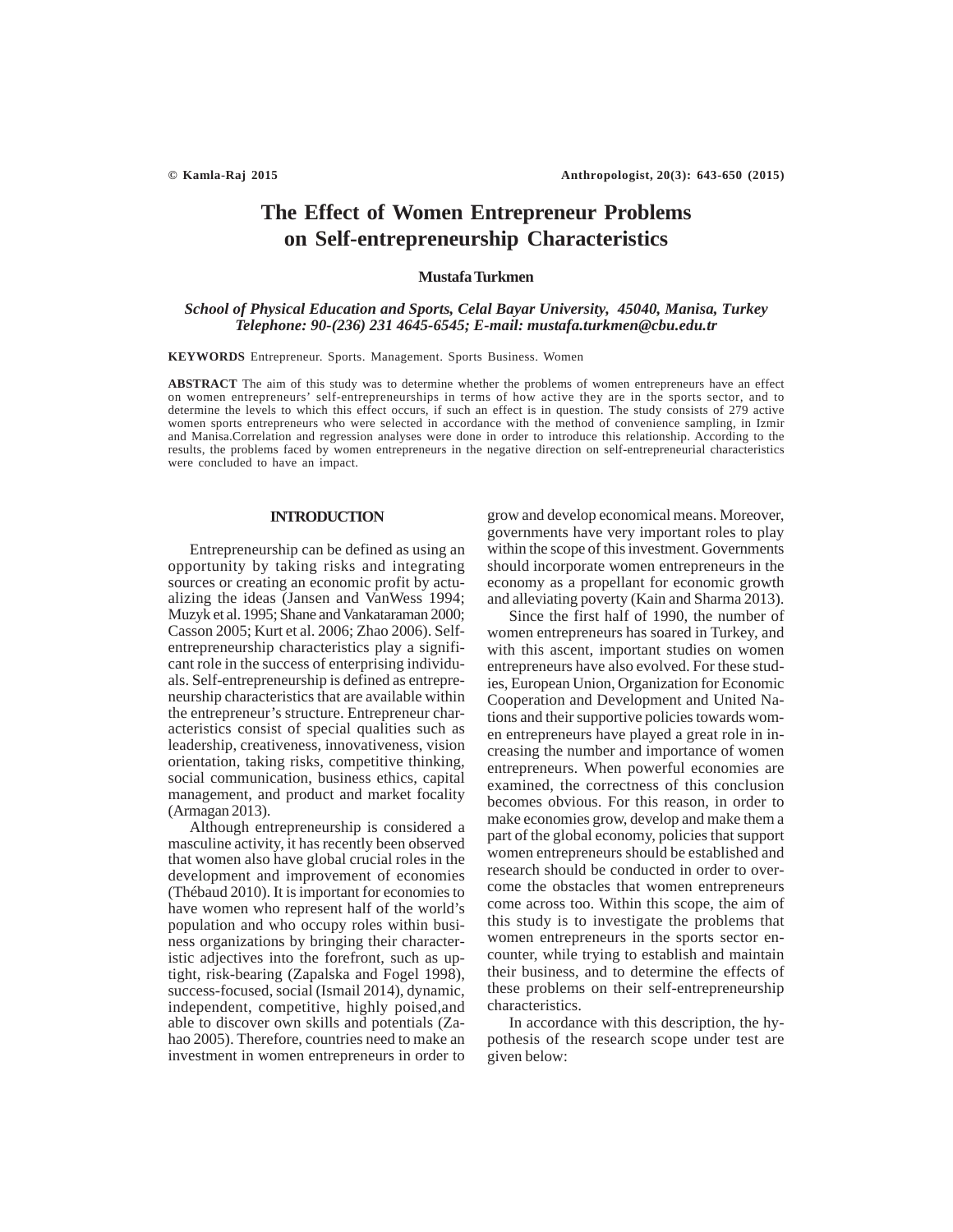$H_o$ : Women entrepreneurs' problems do not affect their self-entrepreneurship characteristics.

*H1 :*Women entrepreneurs' problems affect their self-entrepreneurship characteristics.

# **METHODOLOGY**

# **Participants**

The target population of the study comprises of 312 women entrepreneurs, from Manisa and Izmir, who are active in the sports sector. The maximum limit of those 312 women entrepreneurs were reached, however, for several reasons the sampling group is limited to 279 women entrepreneurs. The sample group of the study represents ninety percent of the target population.

# **Data Collection Tool**

With the aim of reaching women entrepreneurs who comprise the research group, a convenience sampling method is preferred, with support from *Izmir and Manisa Chamber of Industry*, *Chamber of Commerce* and women's associations. Within the scope of this current study, data was collected between November 2013 and March 2014. Face-to-face conversations and questionnaireswere carried out on women during the data collection process. The absolute amount of the applied questionnaires is evaluated in the study.

In the current study, data was collected through a "Women Entrepreneurs Questionnaire" developed by Cici (2013) and used in studies by Sekerler (2006), Ilter (2008) and Sosyal (2010). The questionnaire form consists of three sections. In the first section, there exist 10 multiple-choice questions related to demographic characteristics of women entrepreneurs. In the second section, there is a Likert scale consisting of 8 lower dimensions and 32 expression questions oriented to determine the problems faced by women entrepreneurs. Lower dimensions are social environment (5 questions), micro-environment (4 questions), economic environment (4 questions), bureaucratic environment (5 questions), communication and coordination (4 questions), financial environment (4 questions), education (3 questions) and organization (4 questions). In the third section, there is a Likert scale that aims to determine the self-entrepreneurship skills of women, consisting of 14 questions. Responds to the questions are measured in accordance with a 5-point Likert scale, as "1= Strongly Disagree, 2= Disagree, 3= Neutral, 4= Agree, 5= Strongly Agree".

# **Factor Analysis and Reliability Analysis**

For testing the factor analysis convenience of the dataset, the Kaiser-Meyer-Olkin (KMO) sample sufficiency test and Bartlett test was applied. The consequence of factor analysis for the women entrepreneurs' problems, the factor loading of 32 expressions was between 0.691 and 0.901, total variance of 8 factors was 72.56, KMO value was 0.807 and the result of Bartlett test was 1901.690. Internal consistency value of factors (Cronbach's alpha) was 0.881. The result of factor analysis of self-sntrepreneurship characteristics include, factor loading of 14 expressions was between 0.634 and 0.880, total variance was 79.02, KMO value was 0.735 and the result of Barlett test was 1165.319. The internal consistent value of factors (Cronbach's alpha) was 0.895. As a result of this current study, the KMO value of the scales accepted by literature was over 0.50, Marlett test was meaningful with a 0.05 significance level and all the reliabilities were over 0.70 Cronbach's alpha level.

# **Data Analysis**

For the analysis of the data, the SPSS statistic program was used. In the study, frequency analysis, factor analysis, correlation and multiple repression analysis were used among the analyzed methods.

### **RESULTS**

# **Frequency Analysis on Socio-demographic Characteristics**

Information in obedience to socio-demographic variables of women entrepreneurs is shown in Table 1.

When the data in Table 1 is taken into account, the participants fell between the ages of 31 to 41 (43.7%), 154 people (55.2%) were single, 99 (35.5%) of them had two children, 167 (59.9%) of them were university graduates, 147 (52.7%) of the participants had been in a business life for 5 years at best, 143 people (51.3%) received 6001– 10000 Turkish Liras (TLs) per month, 101 (36.2%) of the participants' establishments had been ac-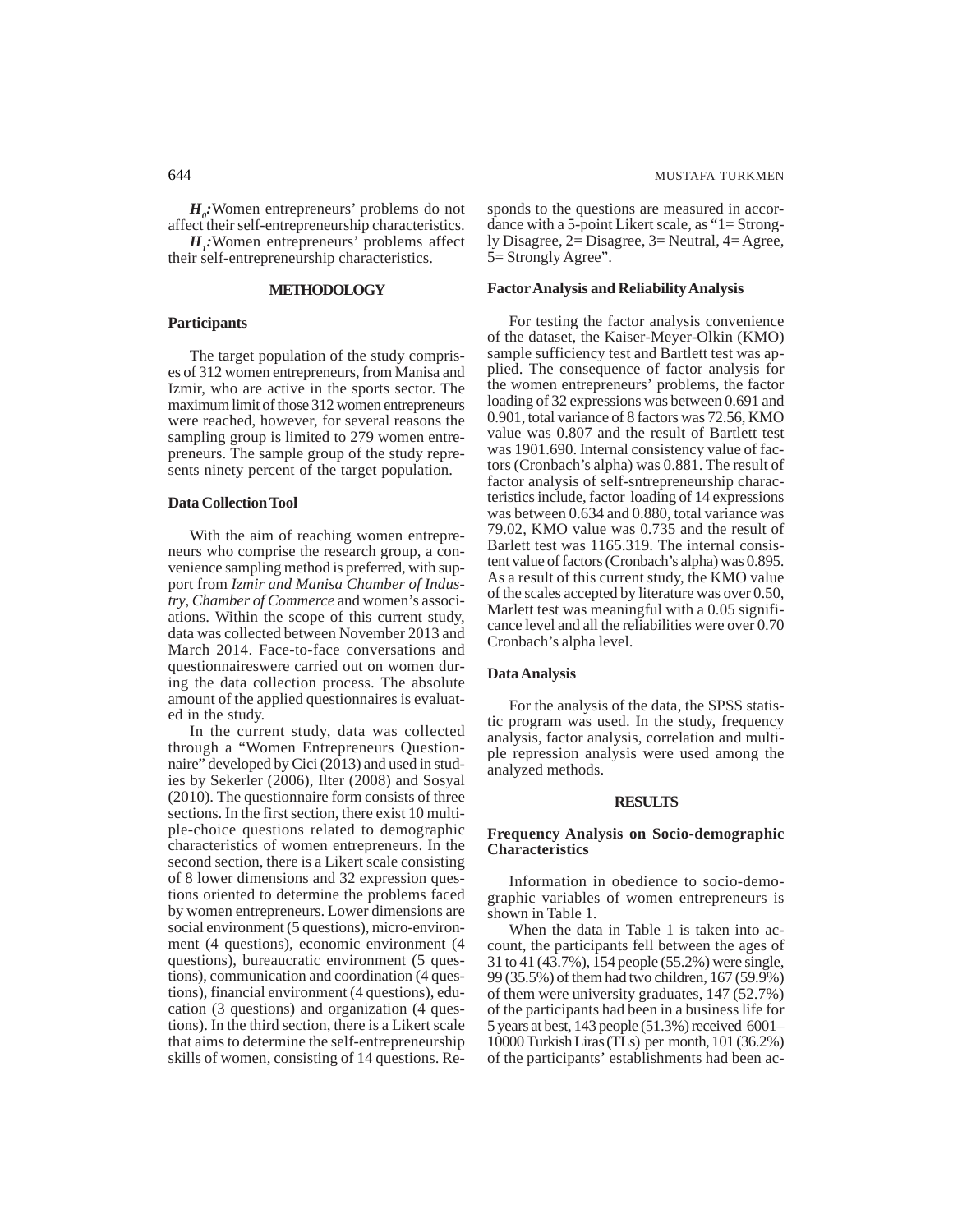|               |                       | $\boldsymbol{N}$ | $\%$  |                 |                         | N   | $\%$  |
|---------------|-----------------------|------------------|-------|-----------------|-------------------------|-----|-------|
| Age           | $20-30$ age           | 37               | 13.3  | Monthly         | 3001-6000 TL            | 42  | 15.1  |
|               | $31-40$ age           | 122              | 43.7  | Income          | 6001-10000 TL           | 143 | 51.3  |
|               | $41-50$ age           | 73               | 26.2  |                 | 10001 TL and above      | 94  | 33.7  |
|               | $51-60$ age           | 47               | 16.8  |                 | Total                   | 279 | 100.0 |
|               | Total                 | 279              | 100.0 |                 |                         |     |       |
| Marital       | Married               | 88               | 31.5  | <b>Business</b> | $0-1$ year              | 37  | 13.3  |
| <i>Status</i> | Single                | 154              | 55.2  | Year            | 2-4 year                | 101 | 36.2  |
|               | Dicorved              | 37               | 13.3  |                 | 5-7 year                | 61  | 21.9  |
|               | Total                 | 279              | 100.0 |                 | $8-10$ year             | 38  | 13.6  |
|               |                       |                  |       |                 | 11 year and above       | 42  | 15.1  |
|               |                       |                  |       |                 | Total                   | 279 | 100.0 |
| Number of     | No                    | 76               | 27.2  | <b>Business</b> | Sports wear             | 74  | 26.5  |
| Children      | 1                     | 75               | 26.9  | District        | Sports supplies         | 9   | 3.2   |
|               | $\mathfrak{2}$        | 99               | 35.5  |                 | Sports facility         | 99  | 35.5  |
|               | 3                     | 29               | 10.4  |                 | Sports school           | 10  | 3.6   |
|               |                       |                  |       |                 | Sports courses          | 87  | 31.2  |
|               |                       |                  |       |                 | Total                   | 279 | 100.0 |
| Edicational   | Primary edeucation    | $\overline{2}$   | 0.7   |                 | Number of 1-5 person    | 227 | 81.4  |
| <i>Status</i> | High School           | 59               | 21.1  | employes        | $6-10$ person           | 24  | 8.6   |
|               | Associate             | 33               | 11.8  |                 | $11-15$ person          | 20  | 7.2   |
|               | Degree                | 167              | 59.9  |                 | 21 person and above     | 8   | 2.9   |
|               | Undergraduate         | 18               | 6.5   |                 | Total                   | 279 | 100.0 |
|               | Postgraduate<br>Total | 279              | 100.0 |                 |                         |     |       |
| Work          | 5 years and under     | 147              | 52.7  | <i>Business</i> | My wife                 | 50  | 17.9  |
| Experience    | $6-10$ years          | 95               | 34.1  | partner         | My friend               | 37  | 13.3  |
|               | $11-15$ years         | 27               | 9.7   |                 | Mother, father, brother | 48  | 17.2  |
|               | 16 years and above    | 10               | 3.6   |                 | My relatives            | 27  | 9.7   |
|               | Total                 | 279              | 100.0 |                 | No                      | 117 | 41.9  |
|               |                       |                  |       |                 | Total                   | 279 | 100.0 |

**Table 1: Socio-demographic characteristics of women entrepreneurs**

tive for 2 to 4 years, 99 people (35.5%) managed sports facilities, 227 (81.4%) participants employed 1-5 portions of personnel and 117 (41.9%) of the participants stated that they don't have any business partners.

Correlation is significant at a 0.01 level (2 tailed).

When the data in Table 2 is analyzed, a relationship between problems of women entrepreneurs and their self-entrepreneurship characteristics was observed  $(p<.01)$ . When examining the relationship between women entrepreneurs' problems of self-entrepreneurship characteristics of size, self-entrepreneurship, social environment  $(r = -114, p < 01)$ , the microenvironment  $(r = -114, p < 01)$ 108, p <.01), economic environment ( $r = -0.079$ , p  $\langle 0.01 \rangle$ , bureaucratic environment (r = -.086, p $\langle 0.01 \rangle$ , communication and coordination ( $r = -0.066$ , p  $\langle 0.01 \rangle$ , financial environment (r = -. 072, p $\langle 0.01 \rangle$ , education ( $r = -106$ ,  $p < 01$ ) and organization ( $r =$  $-115$ ,  $p < 01$ ), a statistically significant negative correlation was found between the scores.

When data in Table 3 is taken into account, the alternate hypothesis is accepted in terms of a cause and effect relationship between problems faced by women entrepreneurs and their self-entrepreneurship characteristics. F value of this procured multiple regression model is 24.517, thus p=0.00 is meaningful.

When Table 4 is taken into account, R and  $\mathbb{R}^2$ values revealed the power of the research model. Consequently, current regression analysis, and the explanation rate of variants with respect to the problems of women entrepreneurs and their self-entrepreneurship skills,is found to be 40.1 percent. When parameters of the tables are seen, it is obvious that variant of social environment  $(\beta = -202; \text{p} < 0.05)$  is the one that maximally contributes to this explanatoriness.

### **DISCUSSION**

When the global and Turkish sports literature is analyzed, the studies procured for women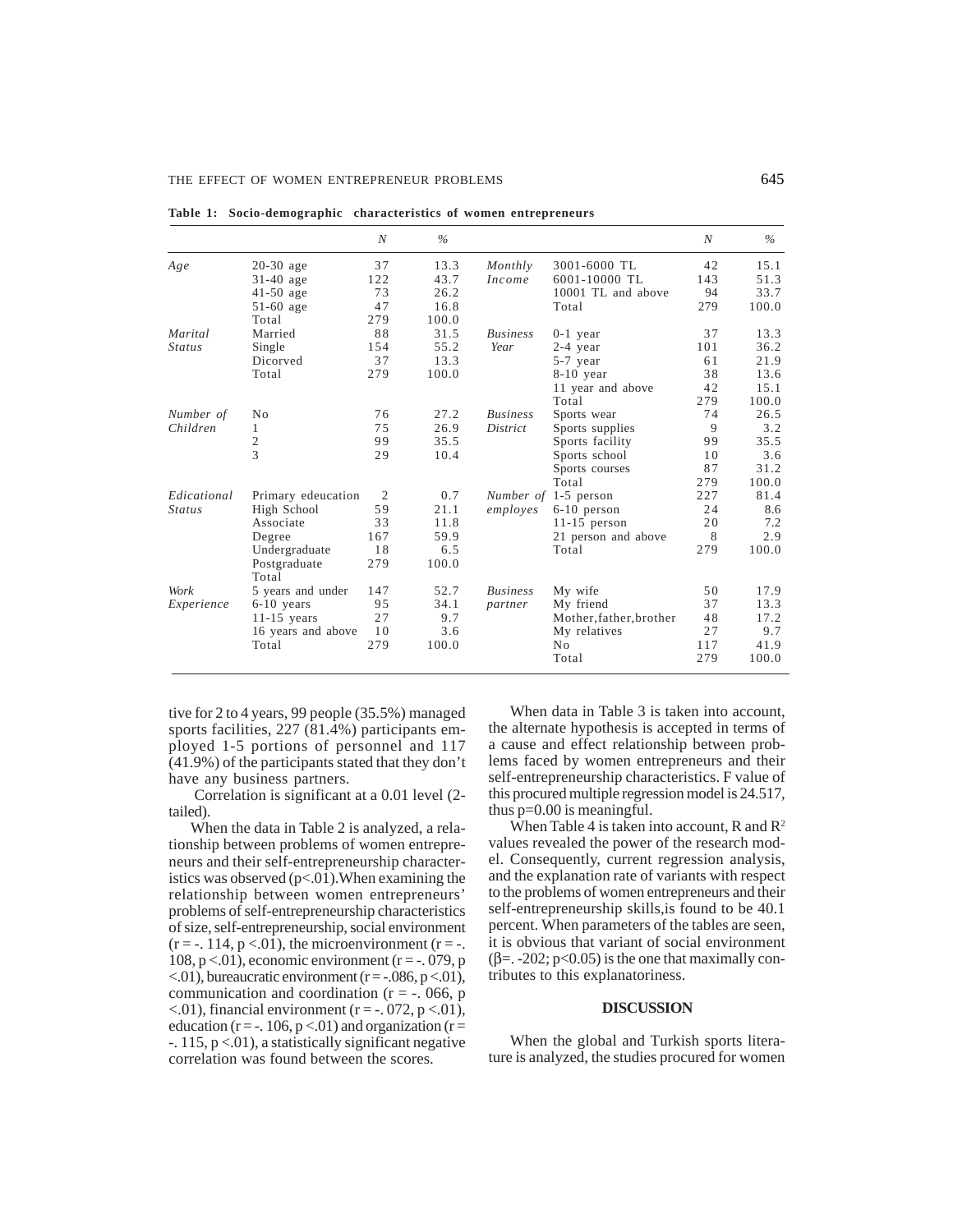entrepreneurs who are active in the sports sector is quite limited. But the current study, however, shows that the problems of women entrepreneurs have negative effects on the women's self-entrepreneurship characteristics.

When statements related to the social environment were analyzed, the most important problem is said to be the negative effects of the fact that women entrepreneurs live in a patriarchal society. In Turkey and many other developing countries, it is generally believed that the location of women should be their home (Kocacik and Gokkaya 2005) because in such societies, it is expected that women principally should fulfill their domestic duties. In patriarchal societies, it is very difficult for women to participate in entrepreneurship activities without the permission of the man of the house (Celik and Ozdevecioglu 2001). Here, due to the idea that a woman who earns money will not be submissive to the authority of the man who is considered to be the head of the family, that is why the lack of permission to do business is among the problems faced by women entrepreneurs. In his study, Singh (2012) states that in India, men are in the foreground when they are compared to women and the constitution of India speaks of equality between sexes, but in practice women are looked at as weak in all aspects. This situation is one of the most important problems that are faced by women entrepreneurs living in India. Similar studies held in Indian and Persian rural areas show that it is important to bring women entrepreneurs to the foreground for the countries' economic development and prosperity (Yaghoubi and Ahmadi 2010; Lashgarara et al. 2011; Mehta and Mehta 2011).

Women entrepreneurs state that the most important problem within their microenvironments is the absence of other women entrepreneurs who can lead them or be a role model for them. Among the micro problems that are faced by women entrepreneurs in the process of their flotation, lack of support from family and relatives, roles that women take within their family lives and gender discrimination are also important, and it is stated that overcoming these problems will enable women entrepreneurs gain self-confidence (Barbieri 2003; Greve and Salaff 2003; Sayin 2011). The husband's and family's support is very important for the success of women entrepreneurs as well. Such a support coming from a microenvironment will create positive effects on the women's inner motivations (Alam et al. 2010).

| Correlation is significant at a 0.01 level (2-tailed)<br>Table 2: Correlation analysis result |                                                                     |                                                                                                                                                                                                                                                                                                                |                                                                                                        |                                                      |                                        |                      |         |  |
|-----------------------------------------------------------------------------------------------|---------------------------------------------------------------------|----------------------------------------------------------------------------------------------------------------------------------------------------------------------------------------------------------------------------------------------------------------------------------------------------------------|--------------------------------------------------------------------------------------------------------|------------------------------------------------------|----------------------------------------|----------------------|---------|--|
| Variable                                                                                      |                                                                     |                                                                                                                                                                                                                                                                                                                |                                                                                                        |                                                      |                                        |                      |         |  |
| Self-entrepreneurship                                                                         |                                                                     |                                                                                                                                                                                                                                                                                                                |                                                                                                        |                                                      |                                        |                      |         |  |
| social environment                                                                            |                                                                     |                                                                                                                                                                                                                                                                                                                |                                                                                                        |                                                      |                                        |                      |         |  |
| dicro environment                                                                             |                                                                     |                                                                                                                                                                                                                                                                                                                |                                                                                                        |                                                      |                                        |                      |         |  |
| ιeπt<br>Economic environm                                                                     |                                                                     |                                                                                                                                                                                                                                                                                                                |                                                                                                        |                                                      |                                        |                      |         |  |
| $n$ en<br>3 ureaucratic environ                                                               | $-114.000$<br>$-108.000$<br>$-079.000$<br>$-000.000$<br>$-0086.000$ | $\begin{array}{l} .0000\\ .0000\\ .0000\\ .0000\\ .0000\\ .0000\\ .0000\\ .0000\\ .0000\\ .0000\\ .0000\\ .0000\\ .0000\\ .0000\\ .0000\\ .0000\\ .0000\\ .0000\\ .0000\\ .0000\\ .0000\\ .0000\\ .0000\\ .0000\\ .0000\\ .0000\\ .0000\\ .0000\\ .0000\\ .0000\\ .0000\\ .0000\\ .0000\\ .0000\\ .0000\\ .00$ | $\begin{array}{c} 3\,41.000\\ 3\,53.000\\ 3\,12.000\\ 2\,30.000\\ 4\,01.000\\ 4\,01.000\\ \end{array}$ |                                                      |                                        |                      |         |  |
| Communication and                                                                             |                                                                     |                                                                                                                                                                                                                                                                                                                |                                                                                                        |                                                      |                                        |                      |         |  |
| Financial environment                                                                         | $.072.000$<br>$.106.000$                                            |                                                                                                                                                                                                                                                                                                                |                                                                                                        | $.453.000$<br>$.259.000$<br>$.342.000$<br>$.105.000$ |                                        |                      |         |  |
| ducation                                                                                      |                                                                     |                                                                                                                                                                                                                                                                                                                |                                                                                                        |                                                      | $.398.000$<br>$.488.000$<br>$.281.000$ | .345.000<br>.302.000 |         |  |
| <b>Drganization</b>                                                                           | .115.000                                                            |                                                                                                                                                                                                                                                                                                                |                                                                                                        |                                                      |                                        |                      | 330.000 |  |
|                                                                                               |                                                                     |                                                                                                                                                                                                                                                                                                                |                                                                                                        |                                                      |                                        |                      |         |  |

 $\overline{\phantom{a}}$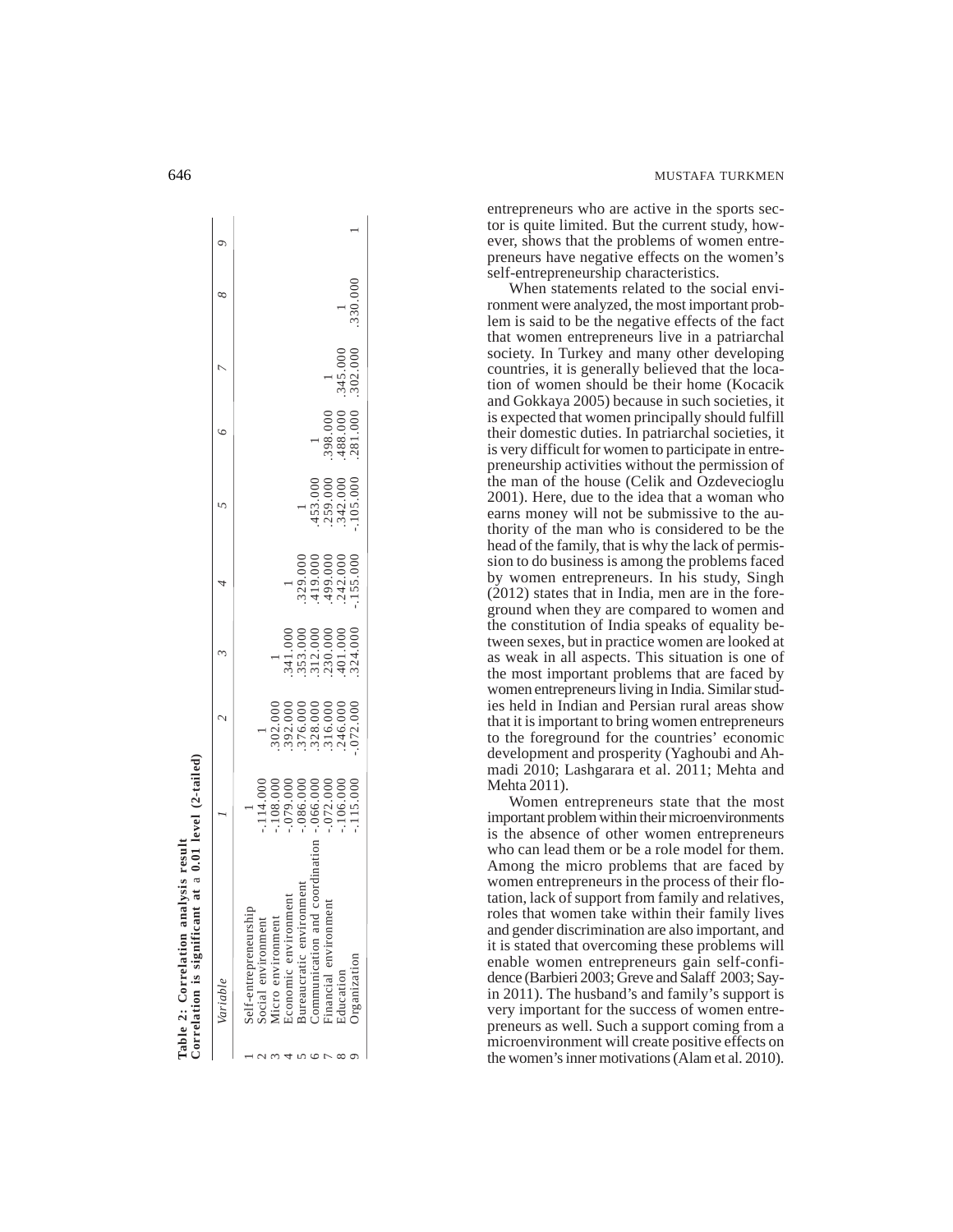### THE EFFECT OF WOMEN ENTREPRENEUR PROBLEMS 647

### **Table 3: Regression analysis results**

|                                |                |          | $\boldsymbol{p}$ |
|--------------------------------|----------------|----------|------------------|
| (Constant)                     |                | 10.509   | $.000*$          |
| Social environment             | $-.202$        | $-3.275$ | $.001*$          |
| Micro environment              | $-.154$        | $-2.549$ | $.011*$          |
| Economic environment           | $-.167$        | $-2.539$ | $.012*$          |
| Bureaucratic environment       | $-.146$        | $-2.874$ | $.010*$          |
| Communication and coordination | $-.112$        | 2.194    | $.020*$          |
| Financial environment          | $-.164$        | $-2.544$ | $.012*$          |
| Education                      | $-.173$        | $-1.989$ | $.041*$          |
| Organization                   | $-.137$        | $-2.138$ | $.033*$          |
|                                | F              |          | 24.517           |
|                                | R              |          | .648             |
|                                | $\mathbb{R}^2$ |          | .401             |

a. Dependent Variable. Self-Entrepreneurship \* Value is significant at the 0.05 level .

| Table 4: Summary of the research model |  |
|----------------------------------------|--|
|----------------------------------------|--|

| Model |                   | R      |          | Adjusted Std.erros R Square |        |        |          | Change statistics |                 |
|-------|-------------------|--------|----------|-----------------------------|--------|--------|----------|-------------------|-----------------|
|       |                   | square | R square | of the<br>estimate          | change | change | $df^{I}$ | $df^2$            | Sig.F<br>change |
|       | .648 <sup>a</sup> | .401   | .280     | .40343                      | .301   | 24.517 |          | 2.70              | .000            |

a. Predictors: (Constant), Social environment, Micro environment, Economic environment, Bureaucratic environment, Communication and coordination, Financial environment, Education, organization

When the problems faced within the economic environment were examined, it was discovered that women entrepreneurs experience troubles with suppliers when they buy products for their units. This issue is likely to affect the women due to gender discrimination; suppliers, especially male ones, experience problems with women entrepreneurs because of this discrimination. Singh (2012) highlights the effects of the problems procured by suppliers within his study in which he mentioned the problems of Indian women entrepreneurs.

When statements towards bureaucratic environments are taken into consideration, it is obvious that women entrepreneurs have difficulties in overcoming bureaucratic barriers in their environments. Most specific problems faced within bureaucratic environments are the high number of transactions in state institutions and organizations, duration of those transactions, compulsory backup, donations and frequent changes in statute and regulations (Soysal 2010). Moreover, in the Turkish Industry and Business Association's enterprising report of 2004, it is suggested that governments and states should support entrepreneurs, reduce barriers by means of firm establishment, operation and confinements should be reduced, tax procedures should be simplified, political continuity and employment should be supported (Ozkaya 2009).

Furthermore, women entrepreneurs have difficulties in directing male personnel when it comes to communication and coordination. Women entrepreneurs experience the disadvantage of living in a patriarchal society in terms of coordinating their personnel, communicating with them and their management because male employees have difficulty in acknowledging and accepting women as managers or bosses. Sayin (2011), in a way supporting the results of the current study, states that women entrepreneurs experience difficulties by means of the quality and frequency of communication that is set between her and her employees.

In terms of the financial environment, women entrepreneurs face more problems in finding capital for their business when compared to male entrepreneurs. In most societies, women entrepreneurs experience a lack of financial support (Soysal 2010). It is found within the scope of procured studies that women entrepreneurs fine funds for their business from their personal savings, familial disposals or with help from their relatives (Gokakin 2000; Yetim 2002). Recently, European Union projects, bank credit schemes and government policies support women entre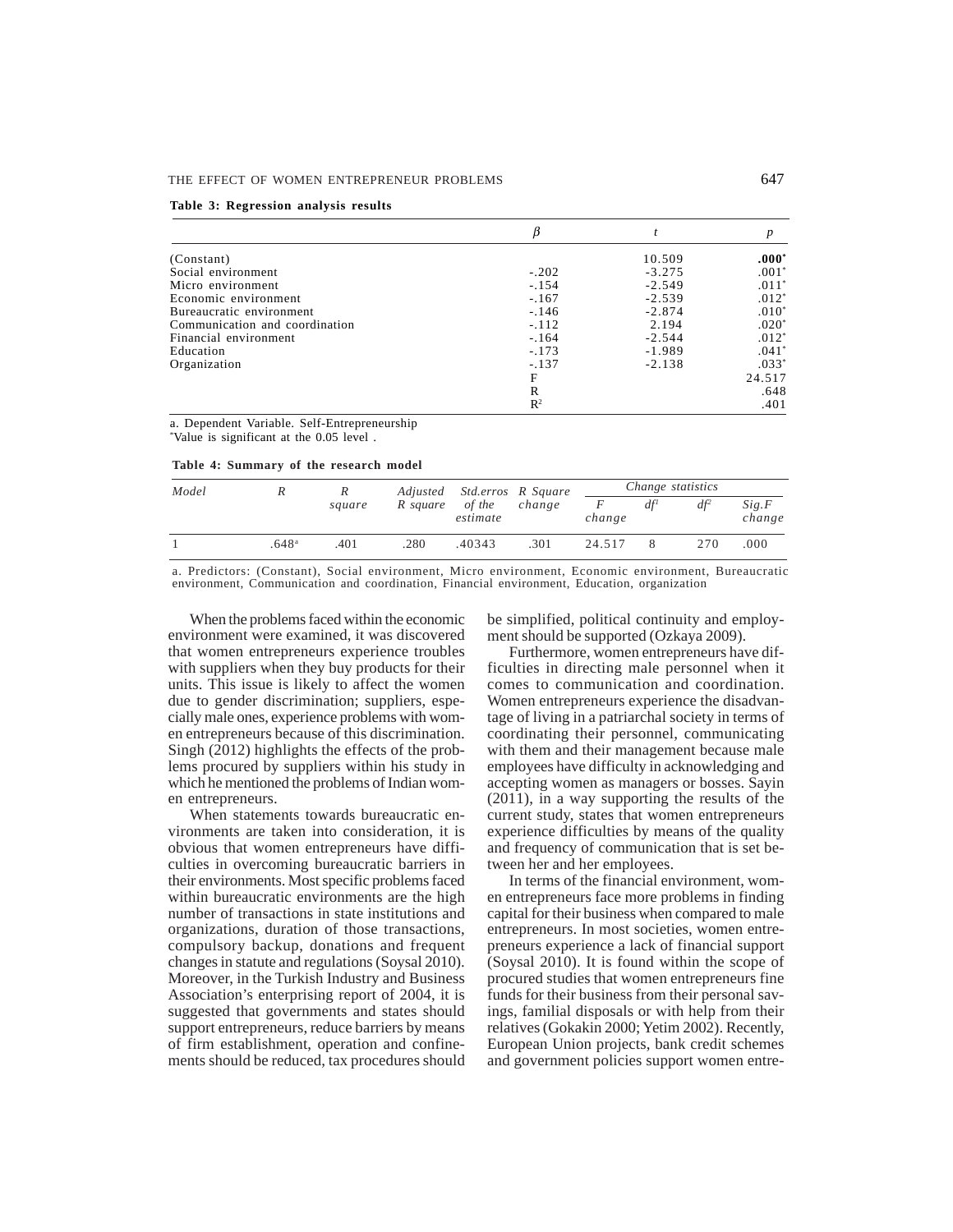preneurs in finding capitals. Despite this, women entrepreneurs face more problems in obtaining capital for their business when compared to the male entrepreneurs. Parallel to this study's results, Blanchard et al. (2008) and Singh (2008) state that there is discrimination in the issue of giving credits when it comes to women entrepreneurs who run small enterprises, and this discrimination should be solved by taking judicial proceedings as well as paving ways for women entrepreneurs.

In terms of education, much emphasis has been laid on the fact that the syllabus of enterprise trainings, which women entrepreneurs attend to, are not sufficiently rich and that these trainings do not help them in developing their business. Education is an important factor for a woman who will participate in the business world. Most women entrepreneurs want to obtain self-development in order to compete with male entrepreneurs and also achieve success within their business lives. However, weakness in this area of education content affects the women's entrepreneurial intentions negatively. In Turkey, "Women Entrepreneurs' Management School" that is established with the cooperation of Garanti Bank and Bogazici University Life Long Education Center, plays a great role in instructing women entrepreneurs about entrepreneurship. The aim of this school is to develop entrepreneurial spirits of women who have businesses and who are expectant businesswomen, help them grow their business, and strengthen them by means of international markets.

Women entrepreneurs state that the most important problems within their organization dimension are that women entrepreneur organizations do not work actively enough, they don't inform members of organizations about the innovations within the sector and they don't give necessary aid and support to women entrepreneurs who wish to be active in entrepreneurship fields. It is important for women to be in connection with each other and to inform each other about innovative enterprises, particularly if they work in the same business branch. However, due to competition and an inactive position of organizations, this issue is rather a problem for women entrepreneurs.

Women's entrepreneurship is giving particular importance to women living in rural areas regarding their development. Fazeli et al. (2015), in their study on women entrepreneurs in rural areas in Iran, opined that the factors affecting entrepreneurship include, economical and structural factor, psychological and managerial factor, cultural factor, legal and skill factor, as well as supportive factor and investment factor. Soysal (2013), state that the women living in rural areas in Turkey, are starting and continuing the trend of their entrepreneurial activities, however, the low level of education and introversion it brings, prejudices the society, as well as psychologically suppresses females to see themselves as non-entrepreneurs. Others include, inability to organize, homework mismatch, lack of access to credit resources, low income level, lack of institutional knowledge, insensitivity of local government, for reasons such as gender inequality to a level that can be entrepreneurial and holistic could not be reached. Adeel Anjum et al.'s (2012) " *Problems and Prospects of Women Entrepreneurs: A* C*ase Study of Quetta-Pakistan"* is the study of factors affecting women entrepreneurs such as, family factors, social factors, economic factors, financial and political factors.

When the profits that women provide to their countries by economic and social means and their future earnings were taken into consideration, women entrepreneurs contributed a lot to the development of the countries' economy (Minniti and Arenius 2003). However, while providing this contribution, we have to help our women overcome the problems, which arise in a patriarchal society.

### **CONCLUSION**

According to the results of the current study, an avoidant relationship is found between lower dimensions of women entrepreneurs' problems and self-entrepreneurships (social environment, microenvironment, economic environment, bureaucratic environment, communication and coordination, financial environment, education and organization). Since women are important for the growth of the national economy, those problems, which women entrepreneurs do face, should be solved and their ways should be cleared.

### **RECOMMENDATIONS**

In accordance with the study's results, these suggestions can be employed to overcome the problems of women entrepreneurs: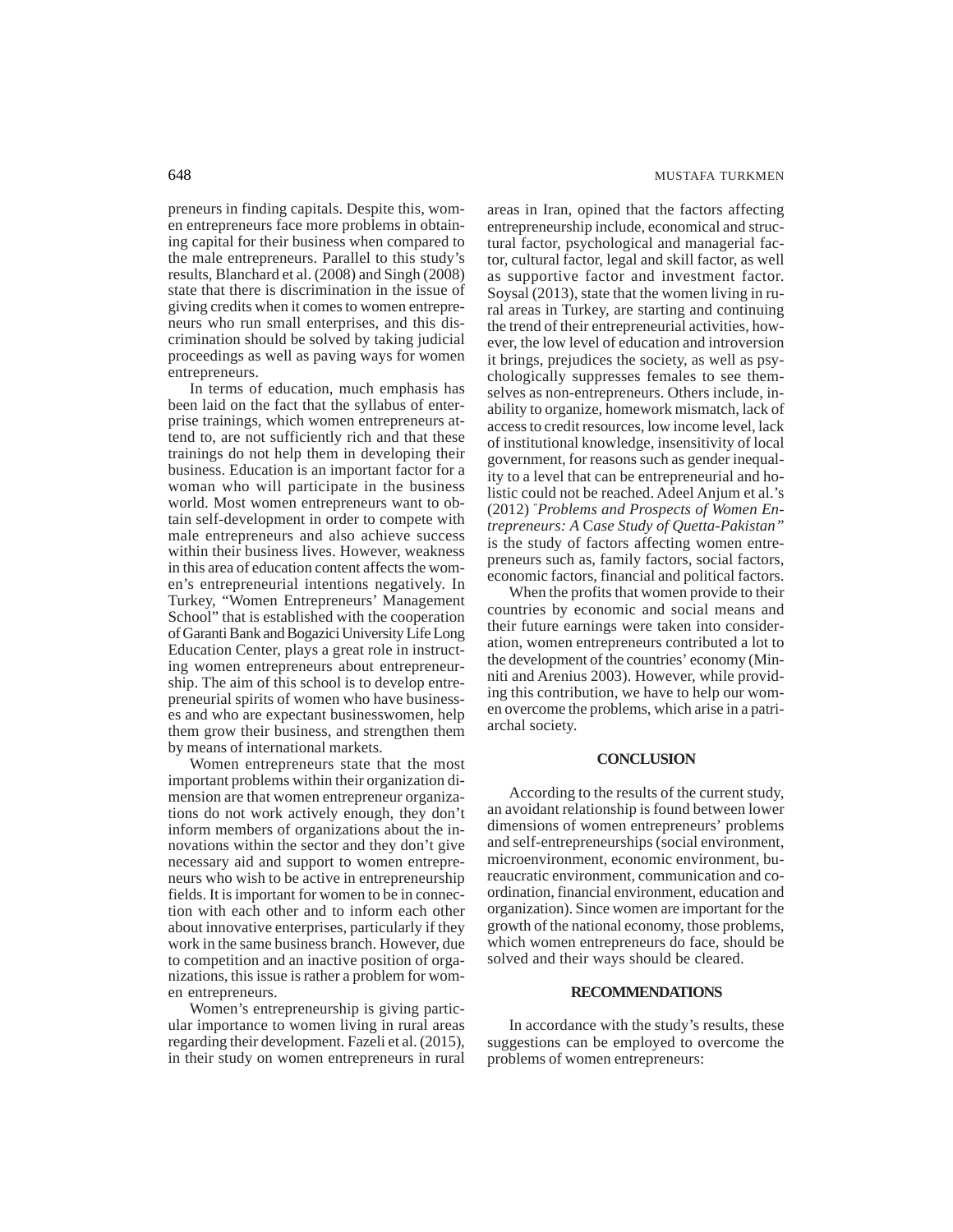### THE EFFECT OF WOMEN ENTREPRENEUR PROBLEMS 649

- Women entrepreneurs should receive support from their micro-environments (husband, child, mother, father, relatives, kith and kin),
- Women entrepreneurs should be sure of themselves, should educate themselves and believe in the fact that they are going to be successful,
- Women entrepreneurs should be organized and be also in touch with each other, coordination should be established between them,
- Role models should be featured as women entrepreneur candidates,
- Donation amounts for supportive organizations such as, the European Union and Small and Medium Industry Development Organizationshould be increased,
- Issues such as "capital, taxes, credits, land allocation, bureaucratic barriers" should be simplified for women entrepreneurs,
- Governments and states should prepare projects and set encouraging policies for women entrepreneurs.

### **REFERENCES**

- Adeel Anjum M, Khan N, Naz H, Raza SA, Fatima S 2012. Problems and prospects of women entrepreneurs: A case study of Quetta Pakistan. *International Journal of Business and Social Science,* 3(23): 177- 183.
- Alam SS, Jani MFM, Omar NA 2011. An empirical study of success factors of women entrepreneurs in Southern Region in Malaysia. *International Journal of Economics and Financ,* 3(2): 166-175.
- Armagan A 2013.The relationship between entrepreneurship and autonomy: An investigation on the students of the communication faculty of the Agean University. *International Periodical for the Languages, Literature and History of Turkish or Turkic*, 8(12): 49-69.
- Barbieri P 2003. Social capital and self employment. *International Sociology*, 18(4): 681-701.
- Blanchard L, Zhao B, Yinger J 2008. Do lenders discriminate against minority and woman entrepreneurs? *Journal of Urban Economics,* 63(2): 467–497.
- Casson M 2005. Entrepreneurship and the theory of the firm. *Journal of Economics Behaviour and Organization,* 58(2): 327-348.
- Cici EN 2013. *Towards Women Faced Entrepreneurship Impact on the Self-entrepreneurial of Skills Problem: A Study in Konya*. PhD Thesis, Unpublished. Konya: Selçuk University.
- Çelik C, Özdevecioglu M 2001. A Study of Nevsehir Province on the Demographic Characteristics of Women Entrepreneurs and the Problems They Encountered. *1st Central Anatolia Congress*, Nevsehir, October 18 to 21, 2001.
- Fazeli MJ, Ommani AR, Maghsoudi T 2015. Factor analysis of entrepreneurship development among rural women. *Biological Forum – An International Journal,* 7(1): 59-63.
- Greve A, Salaff J W 2003. Social networks and entrepreneurship. *Entrepreneurship Theory and Practice*, 28(1): 1-22.
- Ismail VY 2014. The comparison of entrepreneurial competency in woman micro-, small-, and mediumscale. *Entrepreneurs Procedia - Social and Behavioral Sciences,* 115: 175-187.
- Jansen PGW, VanWees LLGM 1994. Conditions for internal entrepreneurship.*The Journal of Management Development*, 13(9): 34-35.
- Kain P, Sharma M 2013. Women entrepreneurship education need for today. *Journal of Management Sciences and Technology,* 1(1): 43-53.
- Kocacik F, Gökkaya VB 2005. Working women and their problems in Turkey. *Çukurova University Journal of the Faculty of Economics and Administrative Sciences*, 6(1): 195-219.
- Kurt M, Agca V, Erdogan S 2006. Afyonkarahisar entrepreneurship analysis of the performance of geographic information systems. *Afyon Kocatepe University Journal of the Faculty of Economics and Administrative Sciences*, 8(2): 97-114.
- Lashgarara F, Nshim R, Najafabadi MO 2011. Influencing factors on entrepreneurial skills of rural women in Ilam city, Iran. *African Journal of Business Management,* 5(14): 5536 5540.
- Mehta A, Mehta MC 2011. Rural Women Entrepreneurship in India: Opportunities and Challenges. *International Conference on Humanities, Geography and Economics (ICHGE'2011)* Pattaya, December
- 2011, pp. 313-315. Minniti M, Arenius P 2003. Women in Entrepreneurship. *The Entrepreneurial Advantage of Nations: First Annual Global Entrepreneurship Symposium.* United Nations, New York, April 29, 2003.
- Muzyk AD, Koning AD, Churchill N 1995. On organization and adaptation: Building the entrepreneurial corporation. *Europan Management Journal*, 13(4): 346- 361.
- Özkaya MO 2009. Women for entrepreneurs "in developing strategies" to be in cooperation with local authorities, is it possible? *Journal of Management and Economics Research*, 11(1): 56-72.
- Sayin E 2011.The descriptive analysis of the problems of women enterpreneurs. *Journal of Organization and Management Sciences,* 3(1): 23-32.
- Shane S, Venkatamaran S 2000.The promise of entrepreneurship as a field of research. *Academy of Management Review*, 25(1): 217-226.
- Singh R 2012. Women entrepreneurship issues, challenges and empowerment through self help groups: An overview of himachalparadesh. *International Journal of Democratic and Development Studies*,  $1(1): 45-\frac{5}{5}8.$
- Soysal A 2013.Women's entrepreneurship in rural areas: An assessment for Turkey. *Eskisehir Osmangazi Üniversitesi IIBF Dergisi*, 8(1): 163 189.
- Soysal A 2010. Women entrepreneurs in Turkey: An assessment in the context of difficulties and opportunities. *Ankara Üniversity Journal of Political Science*, 65(1): 83 114.
- Thébaud S 2010. Gender and entrepreneurship as a career choice: Do self-assessments of ability matter? *Social Psychology Quarterly Published Online*, 20(10): 1-17.